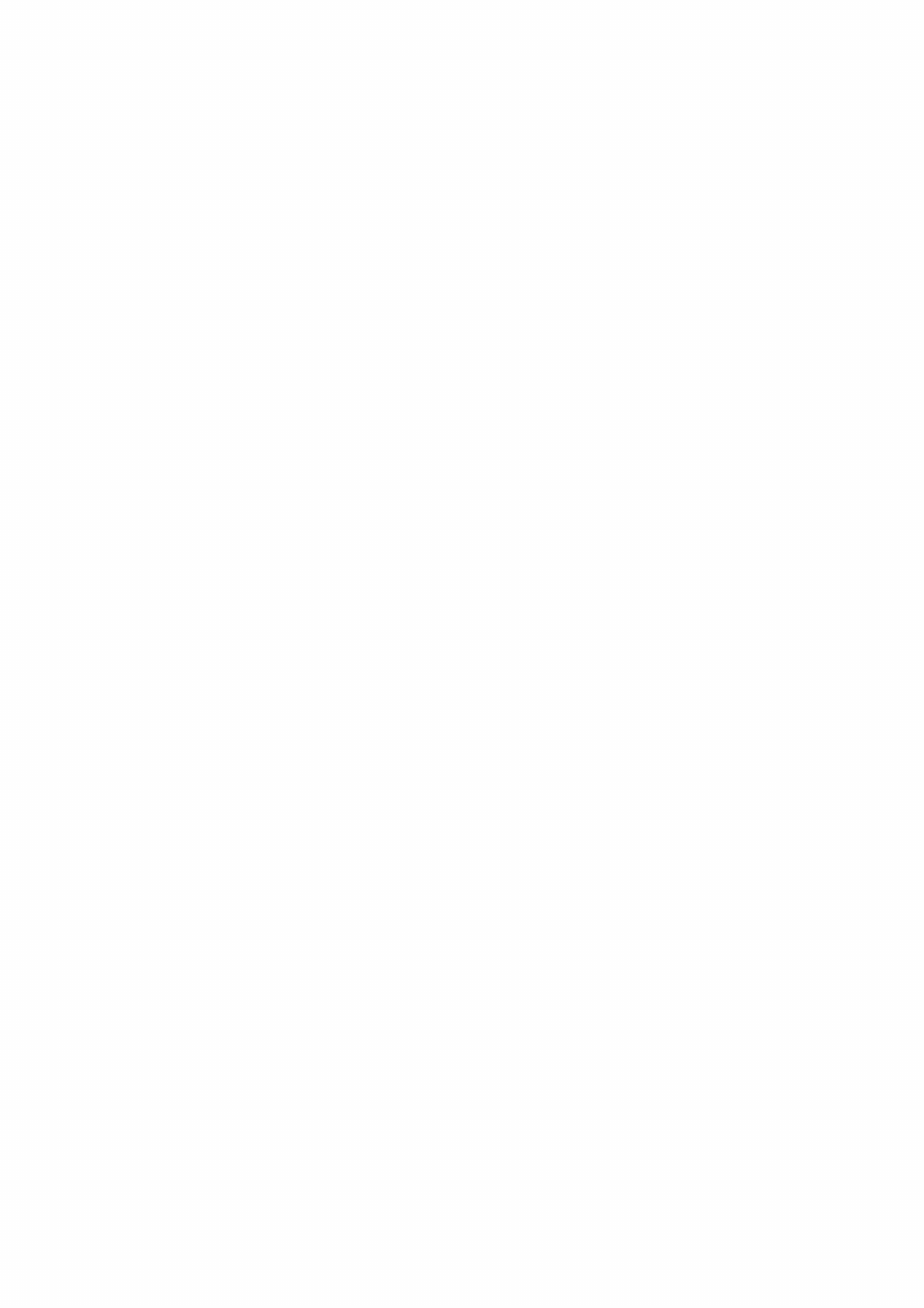

Published 1998-12-01

INTERNATIONAL ORGANIZATION FOR STANDARDIZATION • MEЖДУНАРОДНАЯ ОРГАНИЗАЦИЯ ПО СТАНДАРТИЗАЦИИ • ORGANISATION INTERNATIONALE DE NORMALISATION INTERNATIONAL ELECTROTECHNICAL COMMISSION • MEЖДУНАРОДНАЯ ЭЛЕКТРОТЕХНИЧЕСКАЯ КОМИССИЯ • COMMISSION ÉLECTROTECHNIQUE INTERNATIONALE

# **Information technology — Text and office systems — Document Printing Application (DPA) —**

# **Part 1:** Abstract service definition and procedures

TECHNICAL CORRIGENDUM 4

Technologies de l'information — Bureautique — Application impression de documents (DPA) —

Partie 1: Définition de service abstrait et procédures

RECTIFICATIF TECHNIQUE 4

Technical Corrigendum 4 to International Standard ISO/IEC 10175-1:1996 was prepared by Joint Technical Committee ISO/IEC JTC 1, Information technology, Subcommittee SC 33, Distributed application services.

*Page 30*

# **Subclause 6.4.5.1**

*Replace the text of paragraphs f) subset-of, g) superset-of, and h) non-null-set-intersection with the following text:*

l

f) **subset-of**, it evaluates to TRUE if and only if all of the assertion value is present in, or lies within, the attribute value. This matching rule applies both to multi-valued attributes and to single-valued attributes that specify:

(1) ranges,

- (2) two-dimensional areas,
- (3) sequences of a single type.

In the case of multi-valued attributes, the assertion evaluates to TRUE if and only if each of the assertion value members is present in the attribute value set.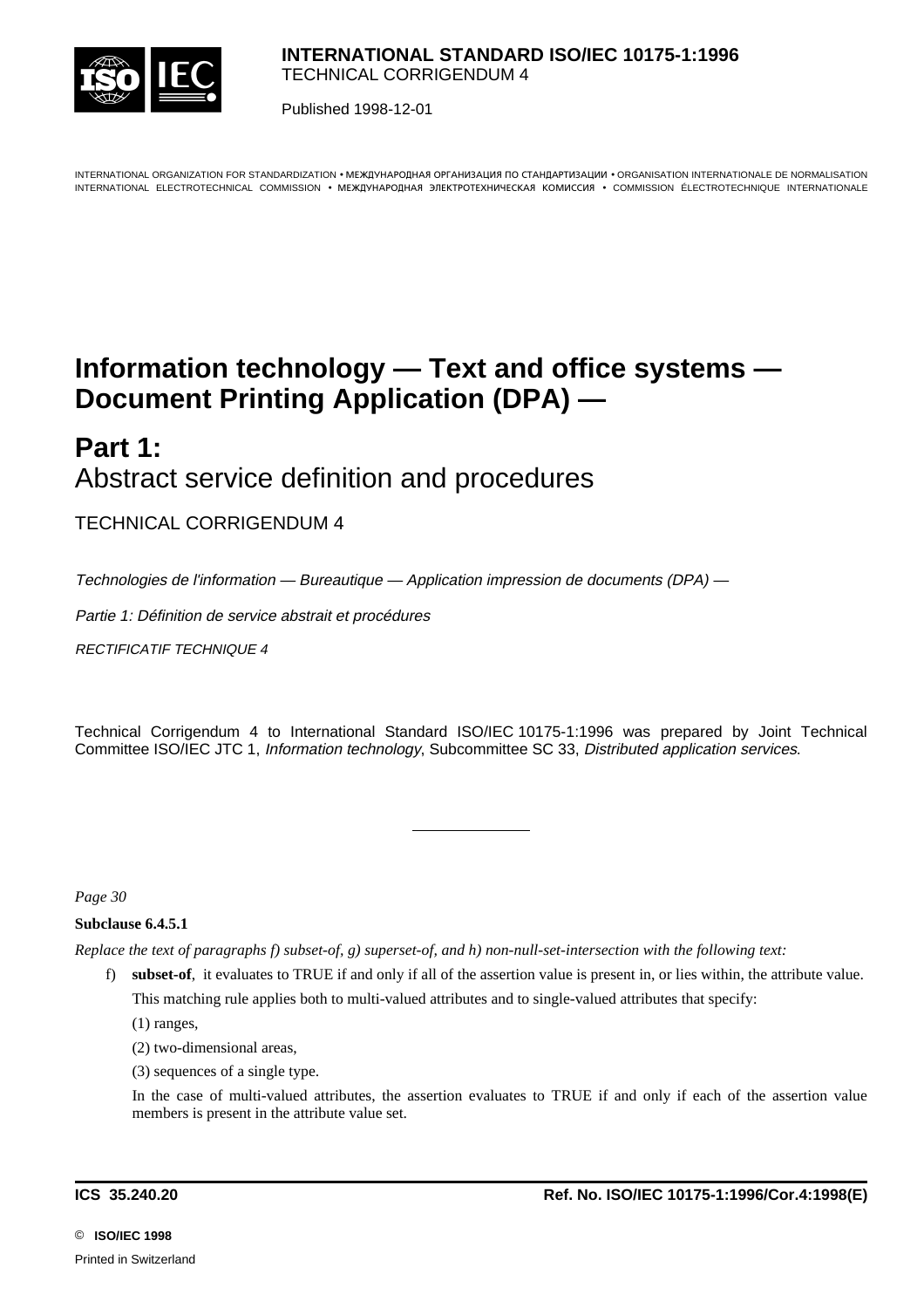For attributes.that specify a range (or two-dimensional area), the assertion evaluates to TRUE if and only if the assertion range|area lies within the attribute value range|area. For examples, see 9.1.5.16, IntegerRange and integerRangeSyntax, and 9.1.5.47, Area and areaSyntax.

In the case of single-valued sequence types (other than range or area types), the assertion evaluates to TRUE if and only if each of the assertion value members is present in the attribute value sequence, and the assertion value members are in the same sequence as the attribute value members.

g) **superset-of**, it evaluates to TRUE if and only if all of the attribute value is present in, or lies completely within, the assertion value.

This matching rule applies both to multi-valued attributes and to single-valued attributes that specify:

(1) ranges,

(2) two-dimensional areas,

(3) sequences of a single type.

In the case of multi-valued attributes, the assertion evaluates to TRUE if and only if each of the attribute value members is present in the assertion value set.

For attributes.that specify a range (or two-dimensional area), the assertion evaluates to TRUE if and only if the attribute range|area lies within the assertion value range|area. For examples, see 9.1.5.16, IntegerRange and integerRangeSyntax, and 9.1.5.47, Area and areaSyntax.

In the case of single-valued sequence types (other than range or area types), the assertion evaluates to TRUE if and only if each of the attribute value members is present in the assertion value sequence, and the attribute value members are in the same sequence as the assertion value members.

h) **non-null-set-intersection**, it evaluates to TRUE if and only if at least one of the assertion members is present in the attribute value.

This matching rule applies to multi-valued attributes, and to single-valued attributes that specify sequences of a single type.

#### *Page 45*

#### **Subclause 8.2.1**

*In the second paragraph following the ASN.1, replace the current text:*

This International Standard assumes that printers and other server components are reset or returned to appropriate states prior to processing each job. The **reset-printer** attribute permits the client to suspend the reset of the printer after particular documents, if desired for down-line loading of fonts, forms, PDL prologues, etc.

*with the following text:*

This part of ISO/IEC 10175 stipulates that printers and other server components are reset or returned to appropriate states prior to processing each job. However, between documents of the same job, resetting of the printer or interpreter depends upon the type of document format and/or the value of the **reset-printer** attribute. For page-independent document formats, the printer and interpreter should reset their states automatically at the end of printing each document. For other document formats, the **reset-printer** attribute permits the client to suspend the reset of the printer after particular documents, if desired for down-line loading of fonts, forms, PDL prologues, etc.

*Page 50*

#### **Subclause 8.2.2.1**

*Delete the sixth paragraph from the bottom of the page, which reads as follows:*

If the client lists a required attribute (i.e. an attribute element of the **PrintArgument**) in either the **job-non-compulsoryattributes** or **non-compulsory-attributes** attribute, the server shall completely ignore this particular value of the attribute.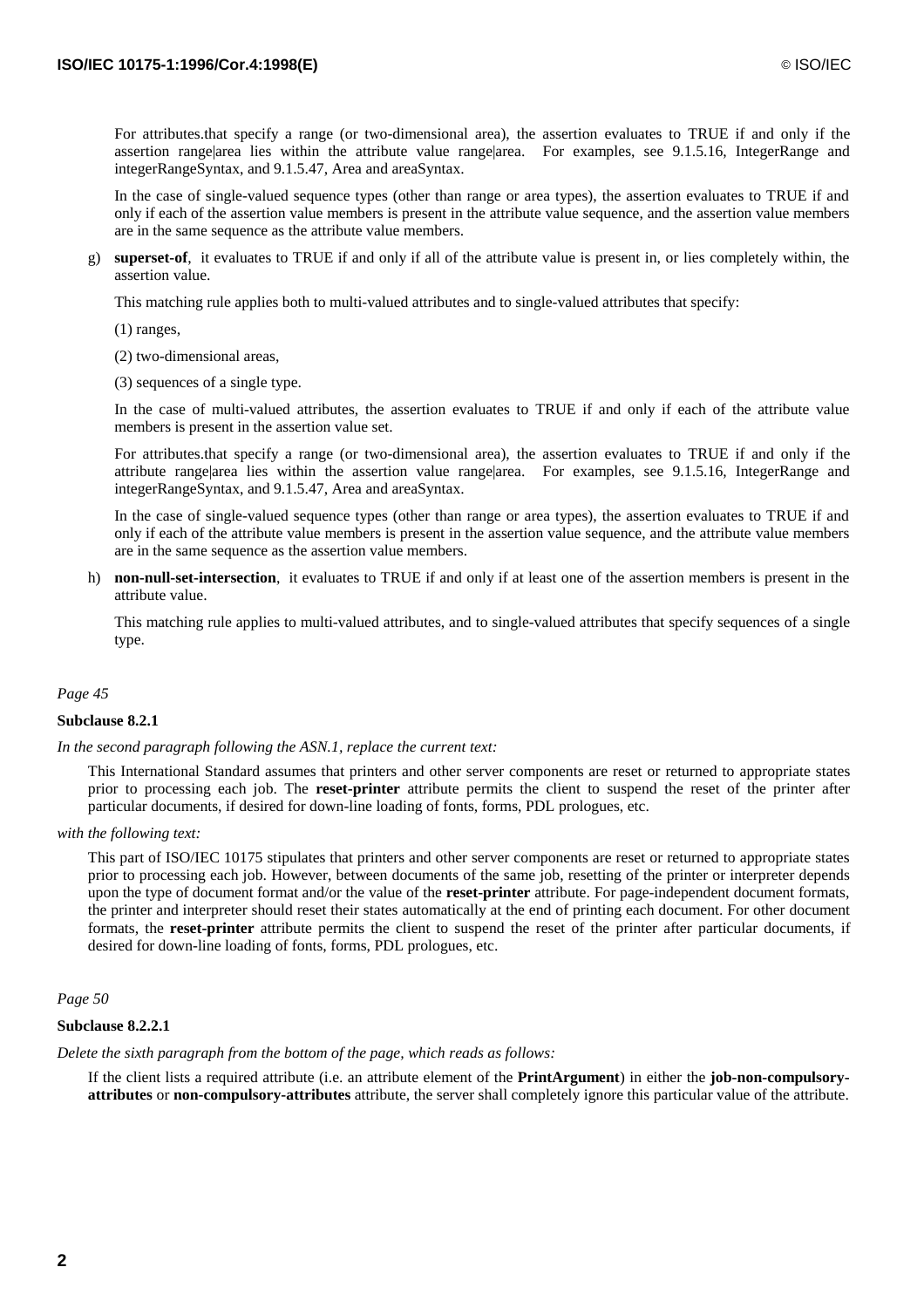# **Subclause 9.2.8.2**

## *Following the table in 9.2.8.2, add the following text and table:*

The following table indicates in which states the **job-state-reasons** are valid. The event that sets a particular **job-statereason** may occur in a different state from the state in which the **job-state-reason** is reported; in such cases, the **job-statereason** usually indicates why the job has transitioned to its current state.

|                           | <b>Job States</b>         |                |                |                  |                 |                 |                         |                         |
|---------------------------|---------------------------|----------------|----------------|------------------|-----------------|-----------------|-------------------------|-------------------------|
| Descriptive Name          | held                      | pending        | process<br>ing | paused           | interrup<br>ted | termina<br>ting | retained                | complet<br>ed           |
| documents-needed          | X                         |                |                |                  |                 |                 |                         |                         |
| job-hold-set              | $\mathbf X$               |                |                |                  |                 |                 |                         |                         |
| job-print-after-specified | X                         |                |                |                  |                 |                 |                         |                         |
| required-resources-not-   | $\mathbf X$               |                |                |                  |                 |                 |                         |                         |
| ready                     |                           |                |                |                  |                 |                 |                         |                         |
| successful completion     |                           |                |                |                  |                 |                 | X                       | $\mathbf X$             |
| completed-with-           |                           |                |                |                  |                 |                 | X                       | $\mathbf X$             |
| warnings                  |                           |                |                |                  |                 |                 |                         |                         |
| completed-with-errors     |                           |                |                |                  |                 |                 | X                       | $\mathbf X$             |
| cancelled-by-user         |                           |                |                |                  |                 | $\mathbf X$     | $\overline{\mathbf{X}}$ | $\overline{\mathbf{X}}$ |
| cancelled-by-operator     |                           |                |                |                  |                 | $\mathbf X$     | $\mathbf X$             | $\mathbf X$             |
| aborted-by-system         |                           |                |                |                  |                 | $\mathbf X$     | $\overline{X}$          | $\mathbf X$             |
| logfile-pending           |                           |                |                |                  |                 | X               | $\overline{X}$          |                         |
| logfile-transferring      |                           |                |                |                  |                 | X               | $\overline{\mathbf{X}}$ |                         |
| cancelled-by-shutdown     |                           |                |                |                  |                 | $\mathbf X$     | X                       | X                       |
| printer-unavailable       |                           | X              |                |                  |                 | $\overline{X}$  | $\overline{X}$          | X                       |
| wrong-printer             |                           | X              |                |                  |                 | $\mathbf X$     | $\overline{X}$          | X                       |
| bad-job                   |                           |                |                |                  |                 | $\overline{X}$  | $\overline{\mathbf{X}}$ | $\overline{\mathbf{X}}$ |
| job-interrupted-by-       | $\mathbf X$               |                |                | $\boldsymbol{X}$ |                 |                 |                         |                         |
| printer-failure           |                           |                |                |                  |                 |                 |                         |                         |
| cascaded                  |                           |                | $\mathbf X$    |                  |                 |                 | X                       | X                       |
| deleted-by-               |                           |                |                |                  |                 | $\mathbf X$     | X                       | $\mathbf X$             |
| administrator             |                           |                |                |                  |                 |                 |                         |                         |
| discard-time-arrived      |                           |                |                |                  |                 | $\mathbf X$     | $\mathbf X$             | $\mathbf X$             |
| pre-processing-failed     | $\boldsymbol{\mathrm{X}}$ |                | $\mathbf X$    | $\mathbf X$      |                 | $\mathbf X$     | $\overline{\mathbf{X}}$ | $\overline{\mathbf{X}}$ |
| post-processing-failed    |                           |                |                |                  |                 | $\mathbf X$     | $\mathbf X$             | $\mathbf X$             |
| submission-interrupted    |                           |                |                |                  |                 | $\overline{X}$  | $\overline{X}$          | $\bar{X}$               |
| max-job-fault-count-      |                           |                |                |                  |                 | X               | X                       | X                       |
| exceeded                  |                           |                |                |                  |                 |                 |                         |                         |
| job-outgoing              |                           |                | X              |                  |                 |                 |                         |                         |
| device-stopped-partly     |                           |                | X              | X                |                 |                 |                         |                         |
| device-stopped            |                           |                |                | X                |                 |                 |                         |                         |
| job-interpreting          |                           |                | $\mathbf X$    |                  |                 |                 |                         |                         |
| job-printing              |                           |                | $\overline{X}$ |                  |                 |                 |                         |                         |
| service-off-line          | $\mathbf X$               |                |                |                  |                 |                 |                         |                         |
| job-canceled-at-device    |                           |                |                |                  |                 | X               | $\mathbf X$             | X                       |
| job-resubmitted by user   | $\mathbf X$               | $\mathbf X$    |                | $\mathbf X$      |                 |                 | $\mathbf X$             |                         |
| job-resubmitted by-       | $\mathbf X$               | $\overline{X}$ |                | $\overline{X}$   |                 |                 | $\overline{\textbf{X}}$ |                         |
| operator                  |                           |                |                |                  |                 |                 |                         |                         |
| job-resubmission-         | $\mathbf X$               | $\mathbf X$    |                | $\mathbf X$      |                 |                 | $\mathbf X$             |                         |
| completed                 |                           |                |                |                  |                 |                 |                         |                         |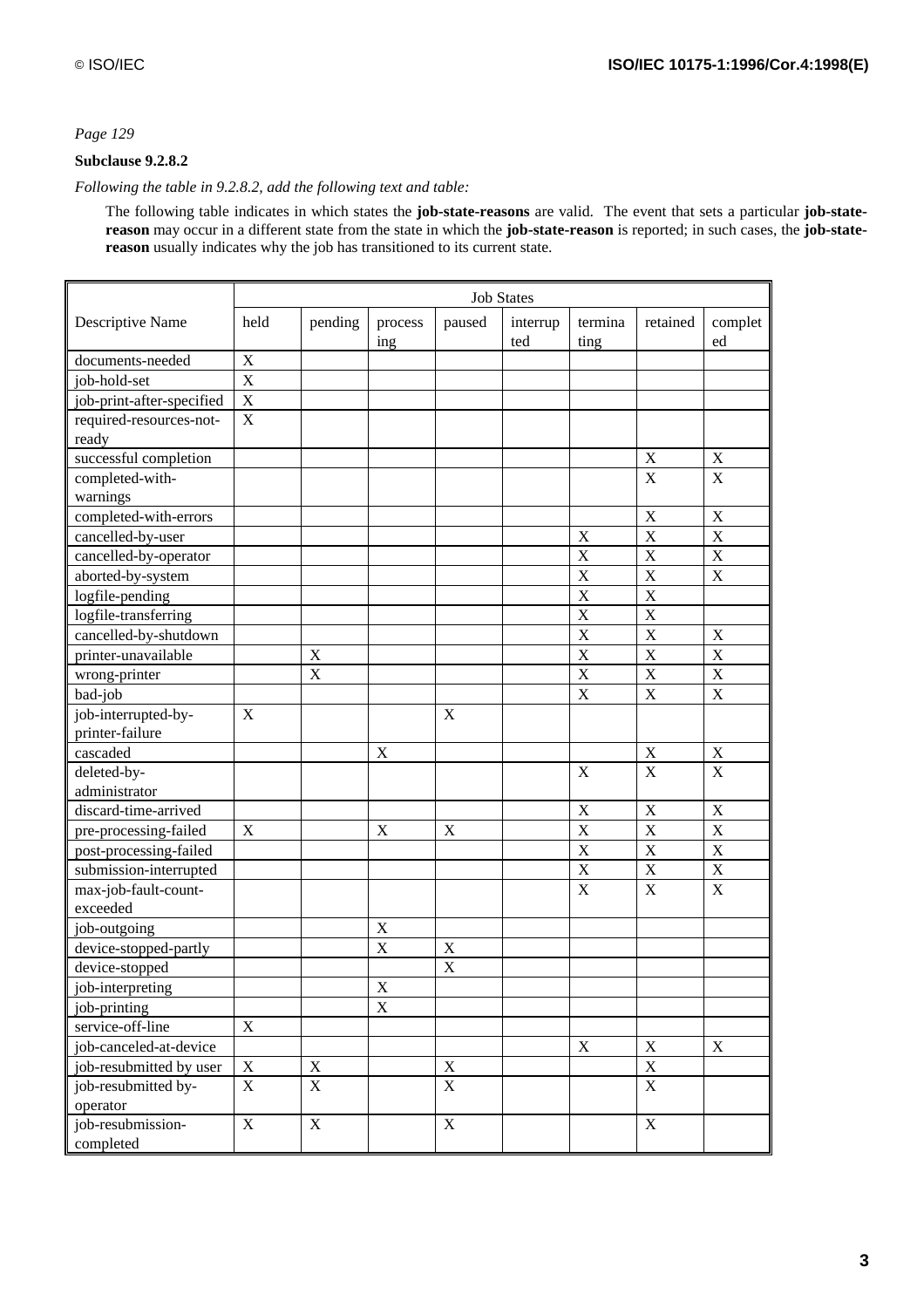## **Subclause 9.2.8.25**

*At the end of the 9.2.8.25, add the following note:*

NOTE - the value of **processing-time** only includes those periods when the job is actually being processed in some way; **processing-time** does *not* include time periods during which the job has been paused or held while awaiting some operator action, for example. Upon completion of the job, the value of this attribute should represent the total amount of processing time actually consumed by the job.

*Page 156*

## **Subclause 9.3.2.16.1**

*Replace 9.3.2.16 and the first paragraph in 9.3.2.16.1, which read:*

## **9.3.2.16 Imposition attributes**

This group of attributes identify and/or specify the imposition operations performed on each page. An imposition operation consists of 3 steps performed in the order given below and specified by six attributes. The steps are:

- a) **number-up**: the number of source page-images to make up a target page image. This operation may be complex.
- b) **binding-edge-shif**t: the amount to shift the target page image away from the binding edge, based on **plex** and **binding edge.**
- c) **page-image-shift**: the final amount to shift in the x and y direction without regard to **plex**.

As introduced in 6.3.13, imposition functions affect the placement, orientation and scaling of page images on the selected media. Examples include applying binding margins, placing two page images on a side of the medium, and simple pamphlet.

## **9.3.2.16.1 Number-up**

This attribute specifies the number of source page-images to impose upon a single instance of a selected medium. The attribute can be specified either by a number directly or by naming an imposition object which specifies some particular number-up imposition.

#### *with the following text:*

#### **9.3.2.16 Imposition attributes**

This group of attributes identify and/or specify the imposition operations performed to construct each page of the output document. As introduced in 6.3.13, imposition functions affect the placement, orientation and scaling of page images on the selected media. Examples include applying binding margins and placing two page images on a surface of the medium to produce a simple pamphlet.

Imposition operations are specified by the six attributes defined in this subclause. Imposition attributes are classified in three groups, which are applied in a fixed sequence, regardless of the order in which the attributes appear in a print request. These three groups are described below, listed in the order of their application:

- a) *number-up*: determines the number, scaling and placement of source page-images to make up a target page image. The **number-up** attribute may specify a simple number-up operation operation, or it may identify a predefined imposition function, which may be complex.
- b) *binding-edge-shift:* determines the amount to shift the target page image away from the binding edge, based on **plex** and **binding edge.**
- c) *page-image-shift:* determines the final amount to shift in the x and y direction without regard to **plex**.

#### **9.3.2.16.1 Number-up**

This attribute specifies an imposition function to impose upon each surface of a selected medium to be imaged in a document. The operation can be specified either by supplying a number directly or by naming an imposition object which specifies some particular imposition function.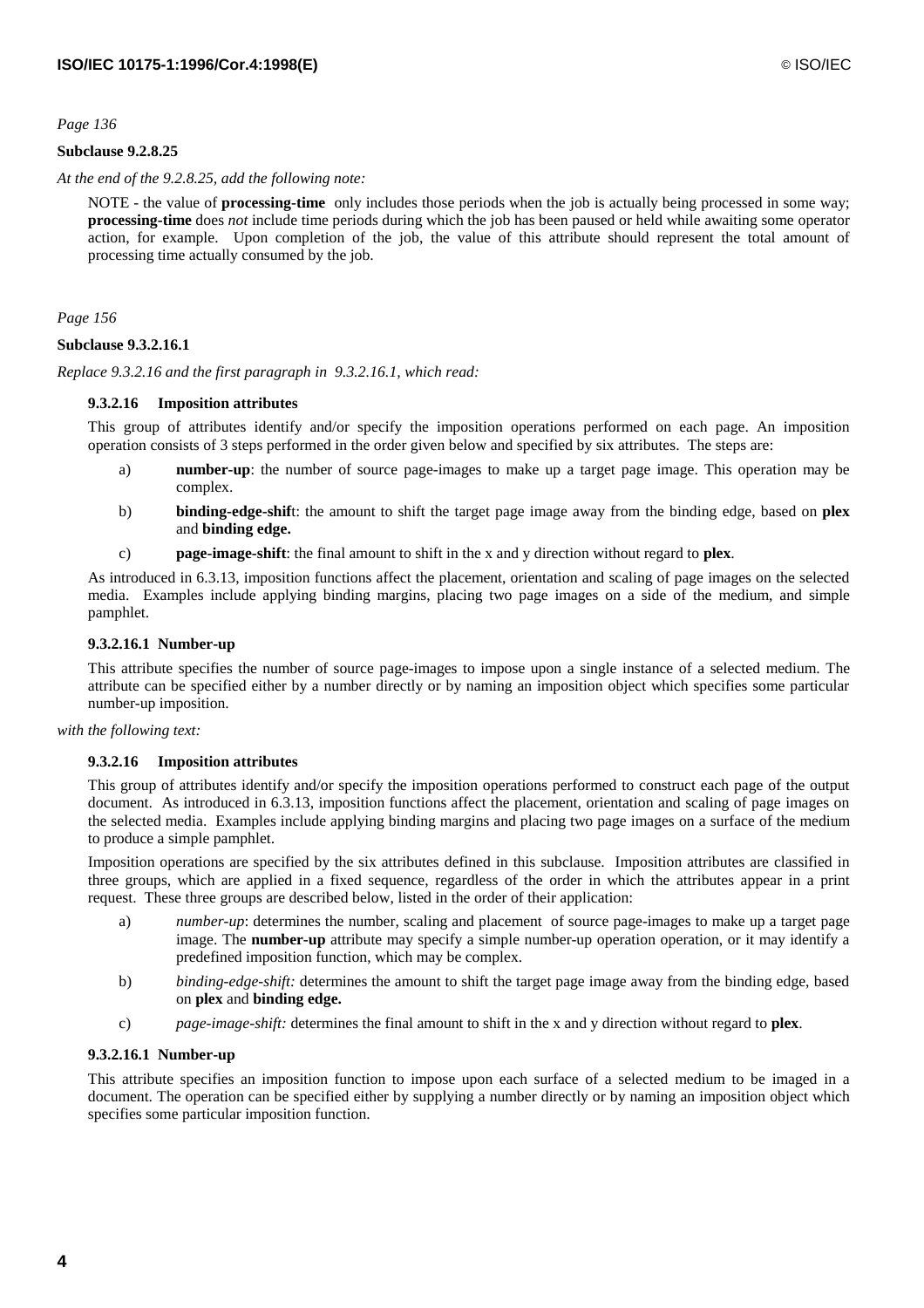# **Subclause 9.3.4.2**

*In the table at the top of page 172, replace the "landscape" and "reverse-landscape" entries:*

| landscape         | id-val-content-<br>orientation-landscape             | The page orientation such that the sides are<br>shorter than the top when the page is held in the<br>intended human readable orientation. Landscape<br>is defined to be a rotation of the page by $+90$<br>degrees with respect to the medium (i.e. anti-<br>clockwise) from the portrait orientation<br>NOTE $-$ The $+90$ direction was chosen because<br>simple finishing on the long edge is the same edge<br>whether portrait or landscape. |
|-------------------|------------------------------------------------------|--------------------------------------------------------------------------------------------------------------------------------------------------------------------------------------------------------------------------------------------------------------------------------------------------------------------------------------------------------------------------------------------------------------------------------------------------|
| reverse-portrait  | id-val-content-<br>orientation-reverse-<br>portrait  | The page orientation defined to be a rotation of<br>180 degrees with respect to portrait                                                                                                                                                                                                                                                                                                                                                         |
| reverse-landscape | id-val-content-<br>orientation-reverse-<br>landscape | The page orientation defined to be a rotation of<br>180 degrees with respect to landscape.<br>Landscape is defined to be a rotation of the page<br>by -90 degrees with respect to the medium (i.e.<br>clockwise) from the portrait orientation<br>NOTE - Reverse-landscape was added because<br>some applications rotate landscape -90 degrees<br>from portrait, rather than $+90$ degrees.                                                      |

## *with the entries:*

| landscape         | id-val-content-<br>orientation-landscape             | The page orientation such that the sides are shorter than<br>the top when the page is held in the intended human<br>readable orientation. Landscape is defined to be a<br>rotation of the page image by $+90$ degrees with respect<br>to the medium (i.e. anti-clockwise) from the portrait<br>orientation<br>NOTE $1 -$ The +90 direction was chosen because simple<br>finishing on the long edge is the same edge whether<br>portrait or landscape.<br>NOTE $2 - If the page image is to be printed on a$<br>medium that has landscape orientation, the landscape              |
|-------------------|------------------------------------------------------|----------------------------------------------------------------------------------------------------------------------------------------------------------------------------------------------------------------------------------------------------------------------------------------------------------------------------------------------------------------------------------------------------------------------------------------------------------------------------------------------------------------------------------------------------------------------------------|
| reverse-portrait  | id-val-content-                                      | page image is not rotated before printing.<br>The page orientation defined to be a rotation of 180                                                                                                                                                                                                                                                                                                                                                                                                                                                                               |
|                   | orientation-reverse-<br>portrait                     | degrees with respect to portrait                                                                                                                                                                                                                                                                                                                                                                                                                                                                                                                                                 |
| reverse-landscape | id-val-content-<br>orientation-reverse-<br>landscape | The page orientation defined to be a rotation of 180<br>degrees with respect to landscape. Reverse-landscape is<br>defined to be a rotation of the page image by -90 degrees<br>with respect to the medium (i.e. clockwise) from the<br>portrait orientation<br>NOTE 3 - Reverse-landscape was added because some<br>applications rotate landscape -90 degrees from portrait,<br>rather than $+90$ degrees.<br>NOTE $4 - If the page image is to be printed on a$<br>medium that has landscape orientation, the reverse-<br>landscape page image is not rotated before printing. |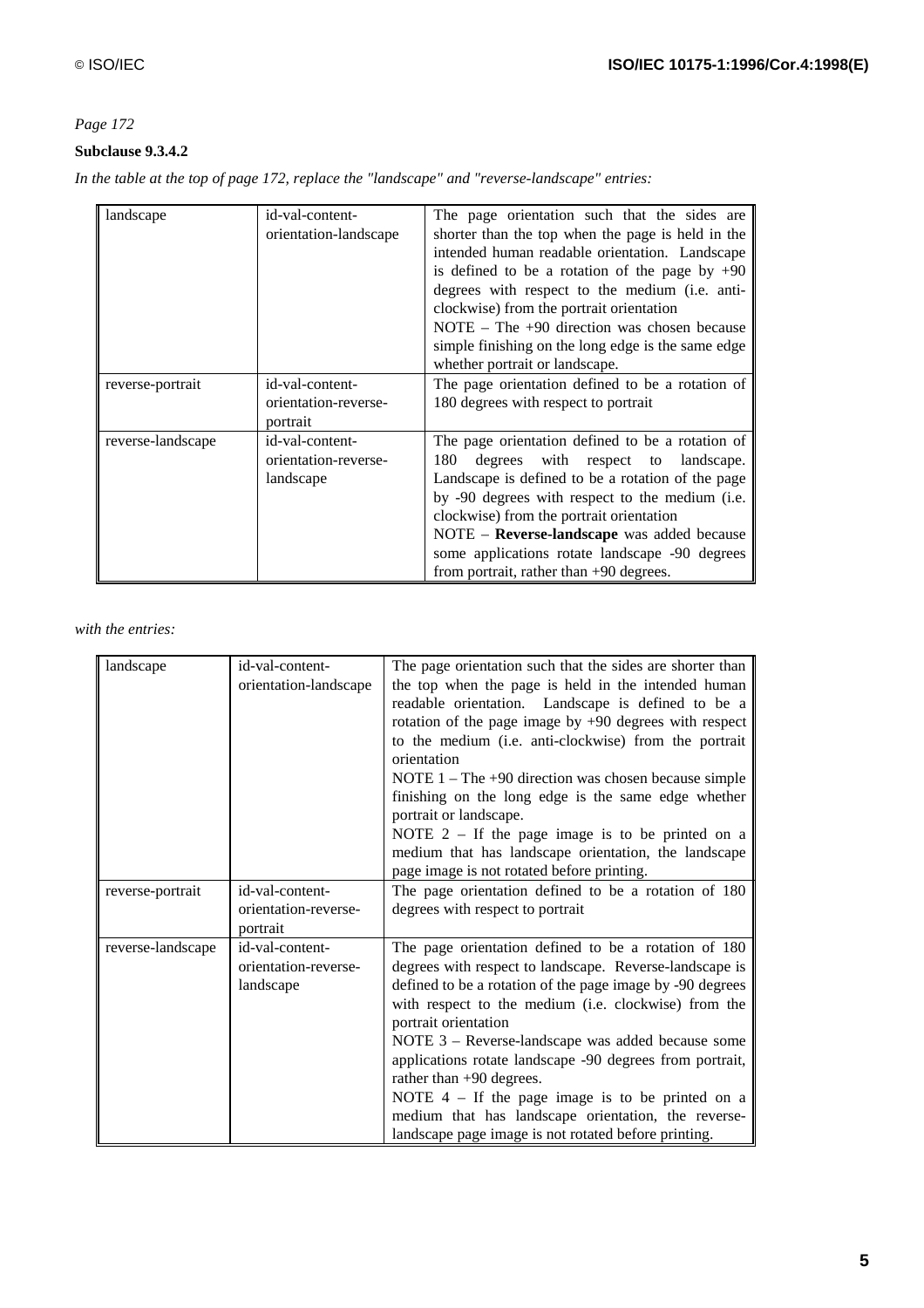## **Subclause 9.15**

## *Replace paragraphs two through five on page 265:*

Commonly used imposition functions may be defined by a systems-administrator, and installed in a server as impositionobjects. An imposition-object instance consists of a named collection of attributes of the imposition object-class that specifies its effect.

The **number-up** document attribute identifies, at most, a single number-up operation which shall be applied once per impression (or result-surface) if the attribute is present and not 0. Otherwise, no number-up operation is applied.

Standard convenience imposition functions may be associated with imposition objects. These imposition functions can then be requested in a print-request by supplying their identifiers via the **number-up** document attribute.

Each defined imposition object shall include at least an imposition-identifier attribute containing the object identifier or simple-name by which it is referenced. Other imposition object attributes may be included as needed to properly describe and specify the effect that shall result when the imposition object is applied.

#### *with the following three paragraphs of text:*

Commonly used imposition functions may be defined by a systems-administrator, and installed in a server as impositionobjects. After an imposition function has been installed, it can then be specified in a print-request by supplying its identifier via the **number-up** document attribute.

The **number-up** document attribute identifies, at most, a single imposition-object, or simple number-up operation, which shall be applied once per impression (or result-surface) if the attribute is present and not 0. Otherwise, no number-up operation is applied.

An imposition-object instance consists of a named collection of attributes of the imposition object-class that specifies its effect. Each defined imposition-object shall include at least an imposition-identifier attribute containing the object identifier or simple-name by which it is referenced. Other imposition-object attributes may be included as needed to properly describe and specify the effect that shall result when the imposition-object is applied.